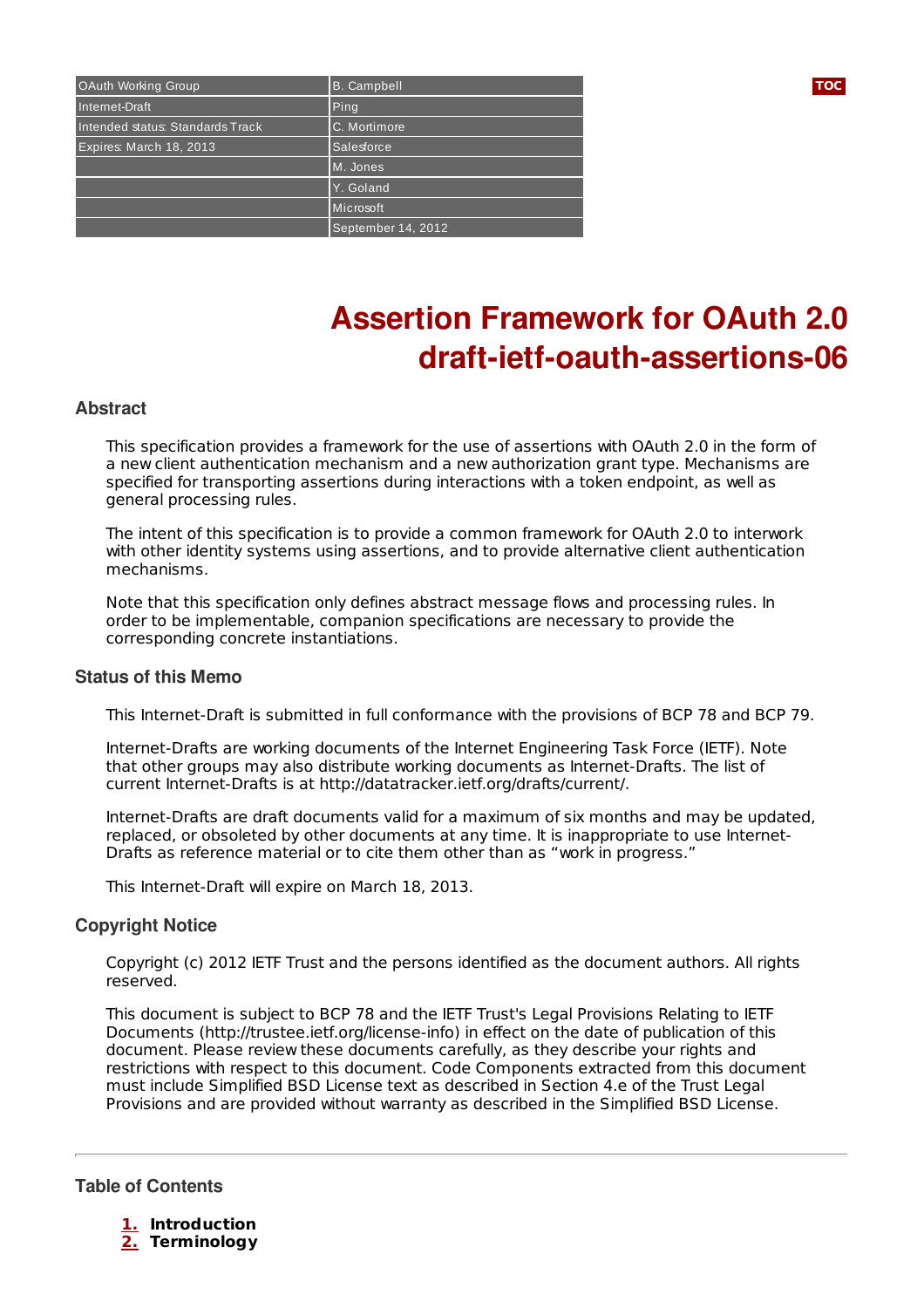- **[3.](#page-2-1) Framework**
- **[4.](#page-3-0) Transporting Assertions**
	- **[4.1.](#page-4-0) Using Assertions as Authorization Grants [4.1.1.](#page-4-1) Error Responses**
	- **[4.2.](#page-5-0) Using Assertions for Client Authentication [4.2.1.](#page-5-1) Error Responses**
- **[5.](#page-6-0) Assertion Content and Processing**
	- **[5.1.](#page-6-1) Assertion Metamodel**
	- **[5.2.](#page-6-2) General Assertion Format and Processing Rules**
- **[6.](#page-7-0) Specific Assertion Format and Processing Rules**
	- **[6.1.](#page-7-1) Client Authentication**
	- **[6.2.](#page-8-0) Client Acting on Behalf of Itself**
	- **[6.3.](#page-8-1) Client Acting on Behalf of a User**
	- **[6.4.](#page-9-0) Client Acting on Behalf of an Anonymous User**
- **[7.](#page-9-1) Security Considerations**
	- **[7.1.](#page-9-2) Forged Assertion**
	- **[7.2.](#page-10-0) Stolen Assertion**
	- **[7.3.](#page-10-1) Unauthorized Disclosure of Personal Information**
- **[8.](#page-11-0) IANA Considerations**
	- **[8.1.](#page-11-1) assertion Parameter Registration**
	- **[8.2.](#page-11-2) client\_assertion Parameter Registration**
	- **[8.3.](#page-11-3) client\_assertion\_type Parameter Registration**
- **[9.](#page-11-4) References**
	- **[9.1.](#page-11-4) Normative References**

**[9.2.](#page-11-5) Informative References**

**[Appendix](#page-12-0) A. Acknowledgements**

**[Appendix](#page-12-1) B. Document History**

<span id="page-1-0"></span>**[§](#page-13-0) Authors' Addresses**

## **1. Introduction**

**0Auth 2.0 [I-D.ietf-[oauth](#page-11-6)-v2]** is an authorization framework that enables a third-party application to obtain limited access to a protected HTTP resource. In OAuth, those third-party applications are called clients; they access protected resources by presenting an access token to the HTTP resource. Access tokens are issued to clients by an authorization server with the (sometimes implicit) approval of the resource owner. These access tokens are typically obtained by exchanging an authorization grant, which represents the authorization granted by the resource owner (or by a privileged administrator). Several authorization grant types are defined to support a wide range of client types and user experiences. OAuth also provides an extensibility mechanism for defining additional grant types, which can serve as a bridge between OAuth and other protocol frameworks.

This specification provides a general framework for the use of assertions as authorization grants with OAuth 2.0. It also provides a framework for assertions to be used for client authentication. It provides generic mechanisms for transporting assertions during interactions with an authorization server's token endpoint, as well as general rules for the content and processing of those assertions. The intent is to provide an alternative client authentication mechanism (one that doesn't send client secrets), as well as to facilitate the use of OAuth 2.0 in client-server integration scenarios, where the end-user may not be present.

This specification only defines abstract message flows and processing rules. In order to be implementable, companion specifications are necessary to provide the corresponding concrete instantiations.

Note: The use of assertions for client authentication is orthogonal to and separable from using assertions as an authorization grant. They can be used either in combination or separately. Client assertion authentication is nothing more than an alternative way for a client to authenticate to the token endpoint and must be used in conjunction with some grant type to form a complete and meaningful protocol request. Assertion authorization grants may be used with or without client authentication or identification. Whether or not client authentication is needed in conjunction with an assertion authorization grant, as well as the supported types of client authentication, are policy decisions at the discretion of the authorization server.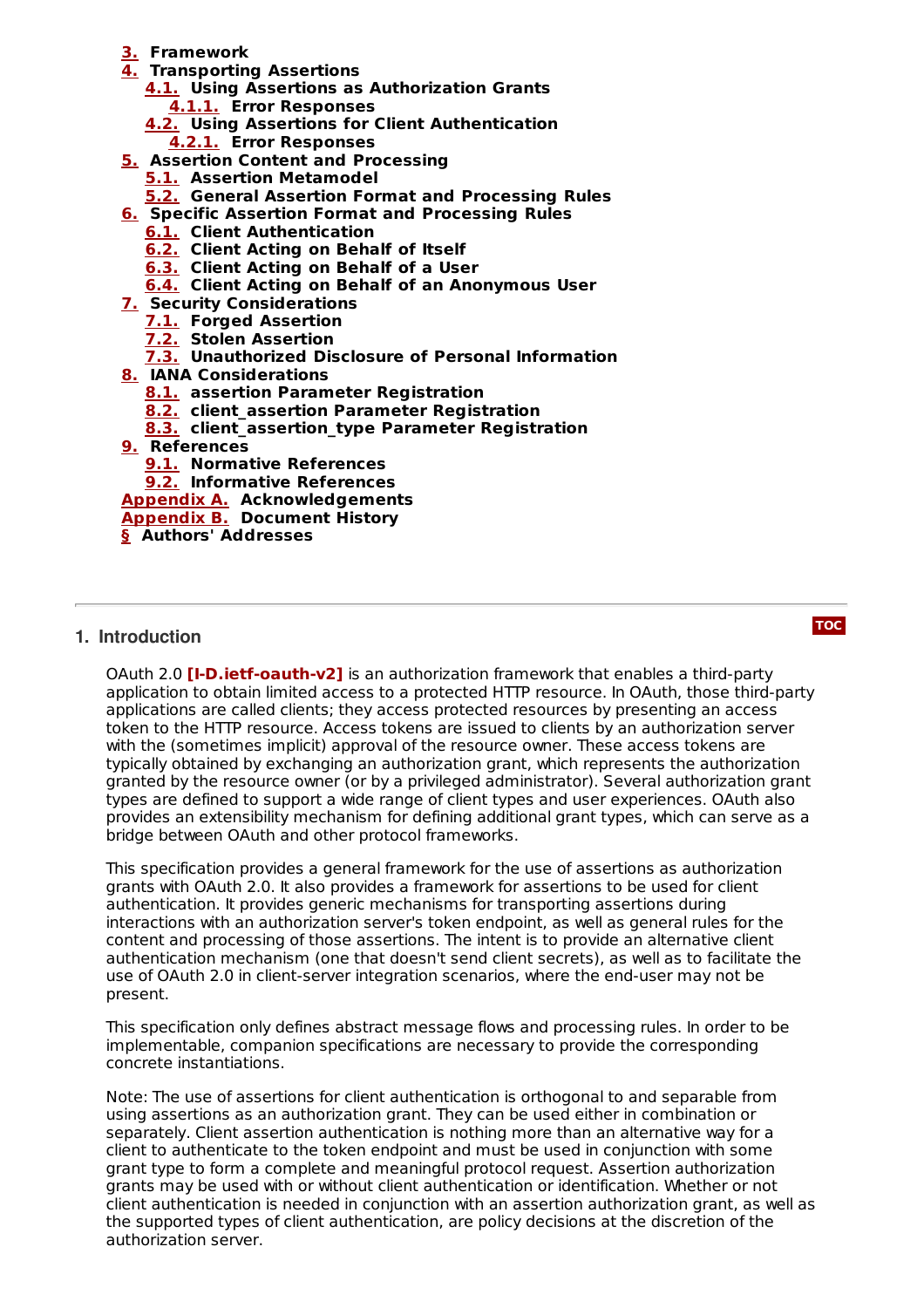## <span id="page-2-0"></span>**2. Terminology**

The key words "MUST", "MUST NOT", "REQUIRED", "SHALL", "SHALL NOT", "SHOULD", "SHOULD NOT", "RECOMMENDED", "MAY", and "OPTIONAL" in this document are to be interpreted as described in **[\[RFC2119\]](#page-11-7)**.

Throughout this document, values are quoted to indicate that they are to be taken literally. When using these values in protocol messages, the quotes must not be used as part of the value.

#### <span id="page-2-1"></span>**3. Framework**

An assertion is a package of information that allows identity and security information to be shared across security domains. An assertion typically contains information about a subject or principal, information about the party that issued the assertion and when was it issued, as well as the conditions under which the assertion is to be considered valid, such as when and where it can be used.

The entity that creates and signs the assertion is typically known as the "Issuer" and the entity that consumes the assertion and relies on its information is typically known as the "Relying Party". In the context of this document, the authorization server acts as a relying party.

Assertions used in the protocol exchanges defined by this specification MUST always be protected against tampering using a digital signature or a keyed message digest applied by the issuer. An assertion MAY additionally be encrypted, preventing unauthorized parties from inspecting the content.

Although this document does not define the processes by which the client obtains the assertion (prior to sending it to the authorization server), there are two common patterns described below.

In the first pattern, depicted in **[Figure](#page-2-2) 1**, the client obtains an assertion from a third party entity capable of issuing, renewing, transforming, and validating security tokens. Typically such an entity is known as a "Security Token Service" (STS) or just "Token Service" and a trust relationship (usually manifested in the exchange of some kind of key material) exists between the token service and the relying party. The token service is the assertion issuer; its role is to fulfill requests from clients, which present various credentials, and mint assertions as requested, fill them with appropriate information, and sign them. **[WS-Trust](#page-12-2)**[OASIS.WS‑Trust] is one available standard for requesting security tokens (assertions).

<span id="page-2-2"></span>

| Relying<br>Party | Client           | 1) Request Assertion | Token Service |
|------------------|------------------|----------------------|---------------|
|                  |                  |                      |               |
|                  |                  | 2) Assertion         |               |
|                  | 3) Assertion     |                      |               |
|                  | 4) OK or Failure |                      |               |
|                  |                  |                      |               |

```
TOC
```
**[TOC](#page-0-0)**

#### **Figure 1: Third Party Created Assertion**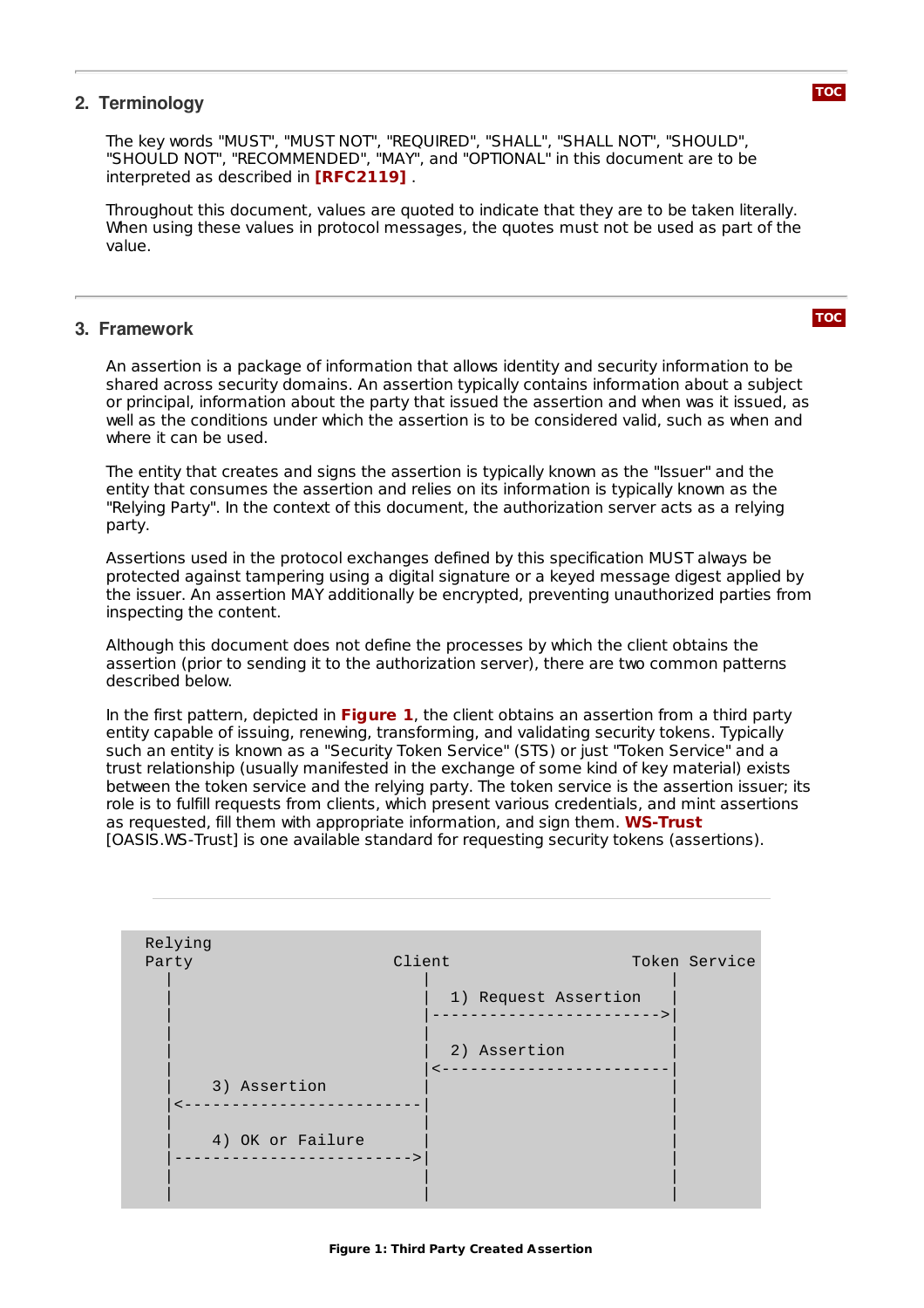In the second pattern, depicted in [Figure](#page-3-1) 2, the client creates assertions locally. To sign the assertions, it has to obtain key material: either symmetric keys or asymmetric key pairs. The mechanisms for obtaining this key material are beyond the scope of this specification.

Although assertions are usually used to convey identity and security information, self-issued assertions can also serve a different purpose. They can be used to demonstrate knowledge of some secret, such as a client secret, without actually communicating the secret directly in the transaction. In that case, additional information included in the assertion by the client itself will be of limited value to the relying party and, for this reason, only a bare minimum of information is typically included in such an assertion, such as information about issuing and usage conditions.

<span id="page-3-1"></span>

**Figure 2: Self-Issued Assertion**

Deployments need to determine the appropriate variant to use based on the required level of security, the trust relationship between the entities, and other factors.

From the perspective of what must be done by the entity presenting the assertion, there are two general types of assertions:

- 1. Bearer Assertions: Any entity in possession of a bearer assertion (e.g. the bearer) can use it to get access to the associated resources (without demonstrating possession of a cryptographic key). To prevent misuse, bearer assertions need to be protected from disclosure in storage and in transport. A secure communication channel is required between all entities to avoid leaking the assertion to unauthorized parties.
- 2. Holder-of-Key Assertions: To access to the associated resources, the entity presenting the assertion must demonstrate possession of additional cryptographic material. The token service thereby binds a key identifier to the assertion and the client has to demonstrate to the relying party that it knows the key corresponding to that identifier when presenting the assertion. This mechanism provides additional security properties.

The protocol parameters and processing rules defined in this document are intended to support a client presenting a bearer assertion to an authorization server. The use of holderof-key assertions are not precluded by this document, but additional protocol details would need to be specified.

#### <span id="page-3-0"></span>**4. Transporting Assertions**

This section defines HTTP parameters for transporting assertions during interactions with a token endpoint of an OAuth authorization server. Because requests to the token endpoint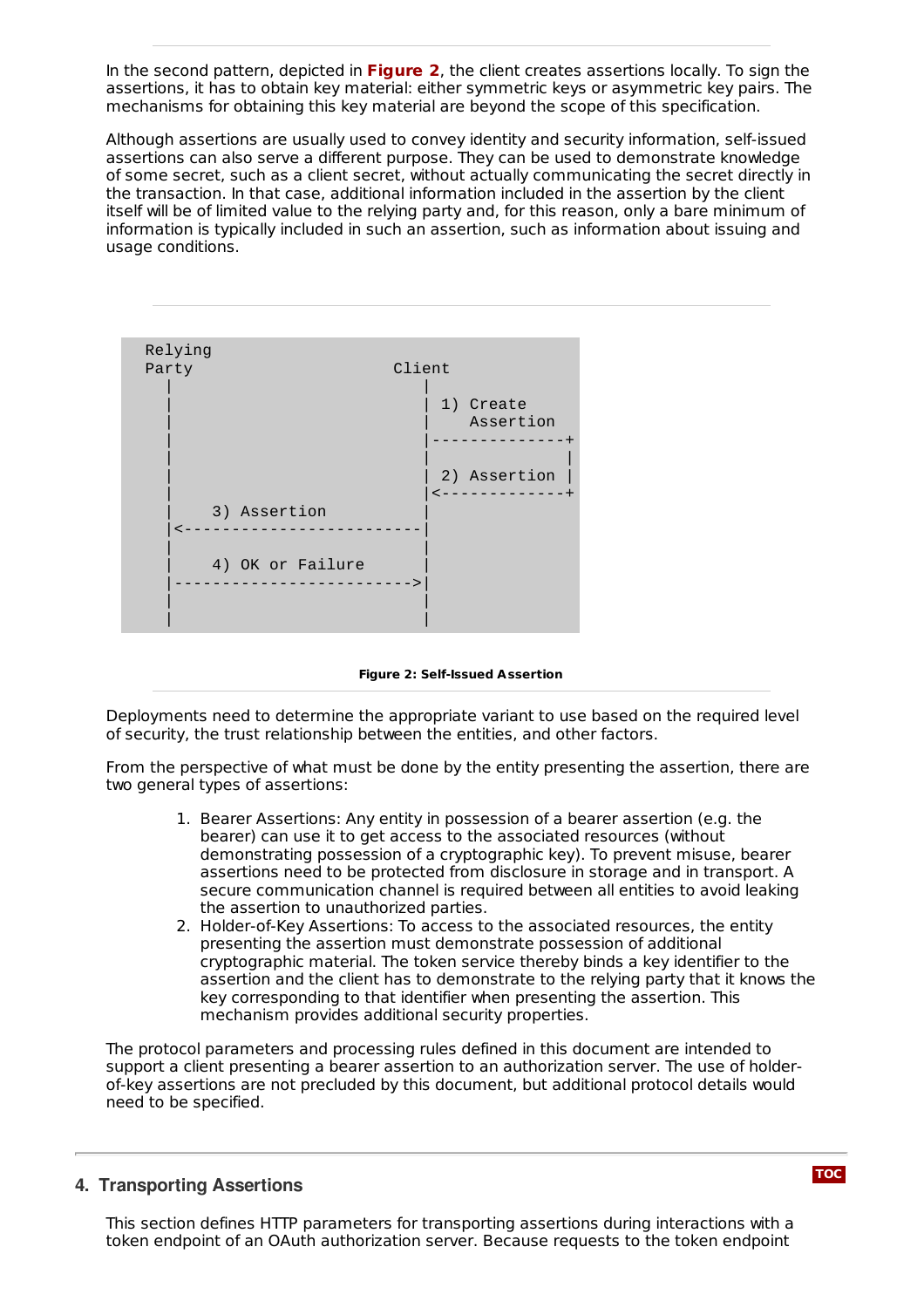result in the transmission of clear-text credentials (in both the HTTP request and response), all requests to the token endpoint MUST use TLS, as mandated in Section 3.2 of **[OAuth](#page-11-6) 2.0** [I-D.ietf-oauth-v2].

#### <span id="page-4-0"></span>**4.1. Using Assertions as Authorization Grants**

This section defines the use of assertions as authorization grants, based on the definition provided in Section 4.5 of **[OAuth](#page-11-6) 2.0** [I-D.ietf-oauth-v2]. When using assertions as authorization grants, the client includes the assertion and related information using the following HTTP request parameters:

grant\_type

REQUIRED. The format of the assertion as defined by the authorization server. The value MUST be an absolute URI.

assertion

REQUIRED. The assertion being used as an authorization grant. Specific serialization of the assertion is defined by profile documents. The serialization MUST be encoded for transport within HTTP forms. It is RECOMMENDED that base64url be used.

scope

OPTIONAL. The requested scope as described in Section 3.3 of **[OAuth](#page-11-6) 2.0** [I-D.ietf-oauth-v2]. When exchanging assertions for access tokens, the authorization for the token has been previously granted through some out-of-band mechanism. As such, the requested scope MUST be equal or lesser than the scope originally granted to the authorized accessor. If the scope parameter and/or value are omitted, the scope MUST be treated as equal to the scope originally granted to the authorized accessor. The Authorization Server MUST limit the scope of the issued access token to be equal or lesser than the scope originally granted to the authorized accessor.

The following non-normative example demonstrates an assertion being used as an authorization grant (with extra line breaks for display purposes only):

POST /token HTTP/1.1 Host: server.example.com Content-Type: application/x-www-form-urlencoded

client\_id=s6BhdRkqt3& grant\_type=urn%3Aietf%3Aparams%3Aoauth%3Agrant-type%3Asaml2-bearer& assertion=PHNhbWxwOl...[omitted for brevity]...ZT4

An assertion used in this context is generally a short lived representation of the authorization grant and authorization servers SHOULD NOT issue access tokens with a lifetime that exceeds the validity period of the assertion by a significant period. In practice, that will usually mean that refresh tokens are not issued in response to assertion grant requests and access tokens will be issued with a reasonably short lifetime. Clients can refresh an expired access token by requesting a new one using the same assertion, if it is still valid, or with a new assertion.

An IEFT URN for use as the grant\_type value can be requested using the template in **An IETF URN [Sub-Namespace](#page-12-3) for OAuth** [I-D.ietf-oauth-urn-sub-ns]. A URN of the form urn:ietf:params:oauth:grant\_type:\* is suggested.

#### <span id="page-4-1"></span>**4.1.1. Error Responses**

If an assertion is not valid or has expired, the Authorization Server MUST construct an error **response as defined in [OAuth](#page-11-6) 2.0** [I-D.ietf-oauth-v2]. The value of the error parameter MUST be the invalid grant error code. The authorization server MAY include additional information regarding the reasons the assertion was considered invalid using the error\_description or error\_uri parameters.

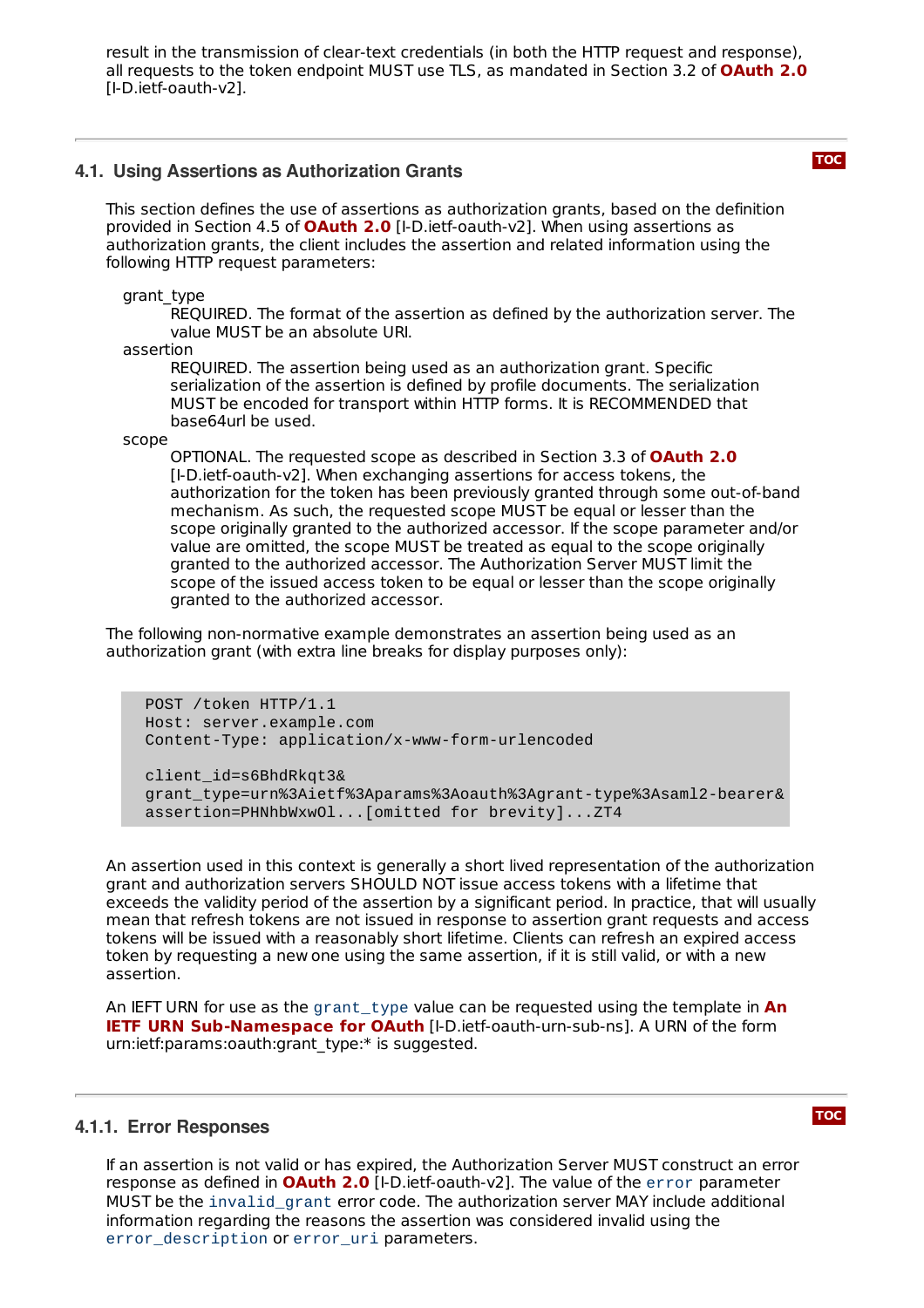For example:

```
HTTP/1.1 400 Bad Request
Content-Type: application/json
Cache-Control: no-store
{
  "error":"invalid_grant",
  "error_description":"Audience validation failed"
}
```
## <span id="page-5-0"></span>**4.2. Using Assertions for Client Authentication**

The following section defines the use of assertions as client credentials as an extension of Section 2.3 of **[OAuth](#page-11-6) 2.0** [I-D.ietf-oauth-v2]. When using assertions as client credentials, the client includes the assertion and related information using the following HTTP request parameters:

client\_id

OPTIONAL. The client identifier as described in Section 2.2 of **[OAuth](#page-11-6) 2.0** [I‑D.ietf‑oauth‑v2]. When present, the client\_id MUST identify the client to the authorization server.

client\_assertion\_type

REQUIRED. The format of the assertion as defined by the authorization server. The value MUST be an absolute URI.

client\_assertion

REQUIRED. The assertion being used to authenticate the client. Specific serialization of the assertion is defined by profile documents. The serialization MUST be encoded for transport within HTTP forms. It is RECOMMENDED that base64url be used.

The following non-normative example demonstrates a client authenticating using an assertion during an Access Token Request, as defined in Section 4.1.3 of **[OAuth](#page-11-6) 2.0** [I-D.ietf-oauth-v2] (with extra line breaks for display purposes only):

```
POST /token HTTP/1.1
Host: server.example.com
Content-Type: application/x-www-form-urlencoded
grant_type=authorization_code&
code=i1WsRn1uB1&
client_id=s6BhdRkqt3&
client_assertion_type=urn%3Aietf%3Aparams%3Aoauth
%3Aclient-assertion-type%3Asaml2-bearer&
client_assertion=PHNhbW...[omitted for brevity]...ZT
```
Token endpoints can differentiate between assertion based credentials and other client credential types by looking for the presence of the client\_assertion and client\_assertion\_type parameters, which will only be present when using assertions for client authentication.

An IEFT URN for use as the client\_assertion\_type value may be requested using the **template in An IETF URN [Sub-Namespace](#page-12-3) for OAuth** [I-D.ietf-oauth-urn-sub-ns]. A URN of the form urn:ietf:params:oauth:client-assertion-type:\* is suggested.

## <span id="page-5-1"></span>**4.2.1. Error Responses**

If an assertion is invalid for any reason or if more than one client authentication mechanism is used, the Authorization Server MUST construct an error response as defined in **[OAuth](#page-11-6) 2.0**

**[TOC](#page-0-0)**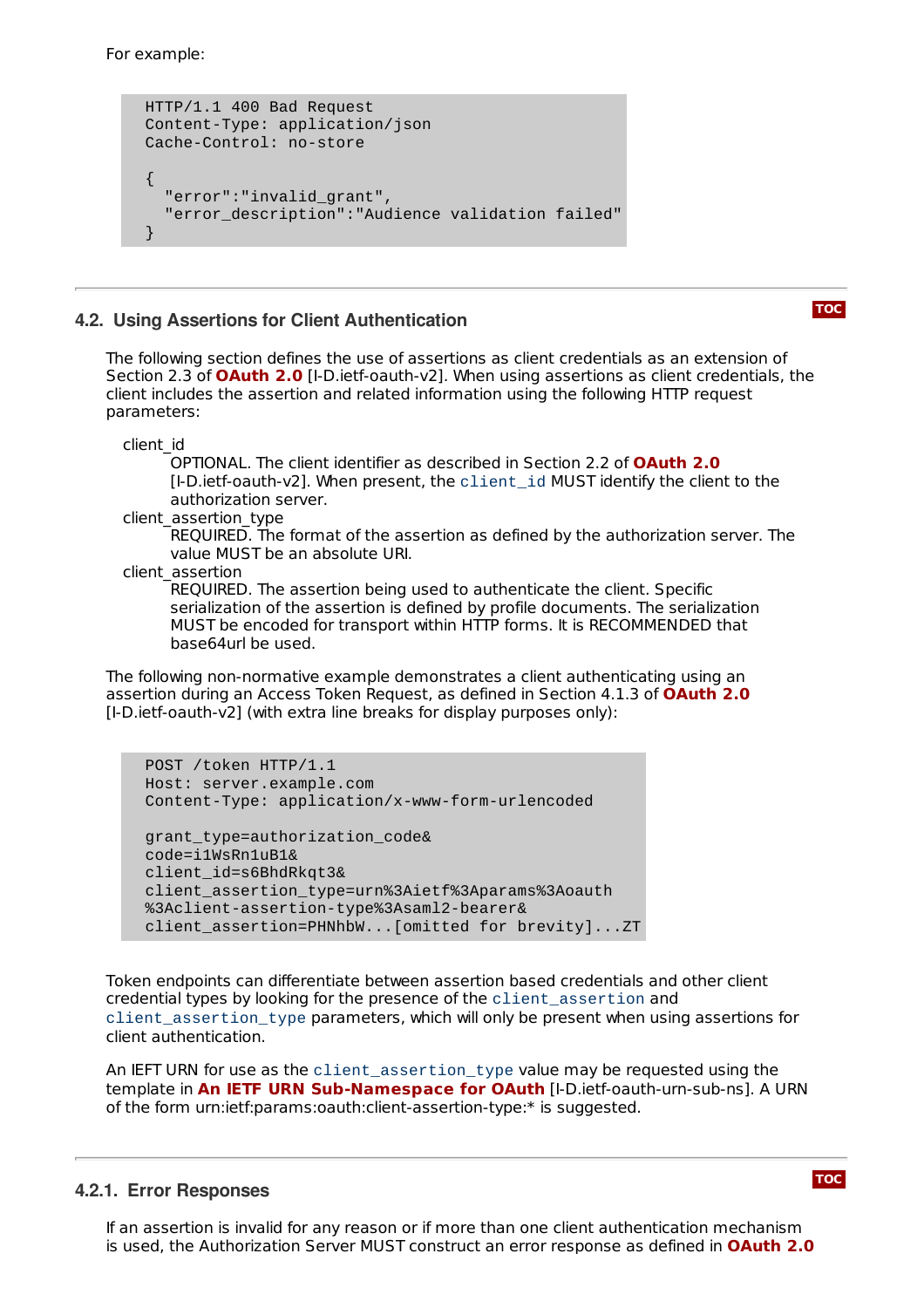[I-D.ietf-oauth-v2]. The value of the error parameter MUST be the invalid\_client error code. The authorization server MAY include additional information regarding the reasons the client assertion was considered invalid using the error\_description or error\_uri parameters.

For example:

```
HTTP/1.1 400 Bad Request
Content-Type: application/json
Cache-Control: no-store
{
  "error":"invalid_client"
  "error_description":"assertion has expired"
}
```
## <span id="page-6-0"></span>**5. Assertion Content and Processing**

This section provides a general content and processing model for the use of assertions in **[OAuth](#page-11-6) 2.0** [I-D.ietf-oauth-v2].

## <span id="page-6-1"></span>**5.1. Assertion Metamodel**

The following are entities and metadata involved in the issuance, exchange, and processing of assertions in OAuth 2.0. These are general terms, abstract from any particular assertion format. Mappings of these terms into specific representations are provided by profiles of this specification.

Issuer

The unique identifier for the entity that issued the assertion. Generally this is the entity that holds the key material used to generate the assertion. The issuer may be either an OAuth client (when assertions are self-issued) or a third party token service.

Principal

A unique identifier for the subject of the assertion. When using assertions for client authentication, the Principal SHOULD be the client\_id of the OAuth client. When using assertions as an authorization grant, the Principal MUST identify an authorized accessor for which the access token is being requested (typically the resource owner, or an authorized delegate).

Audience

A URI that identifies the party intended to process the assertion. The audience SHOULD be the URL of the Token Endpoint as defined in Section 3.2 of **[OAuth](#page-11-6) 2.0**[I‑D.ietf‑oauth‑v2].

Issued At

The time at which the assertion was issued. While the serialization may differ by assertion format, this is always expressed in UTC with no time zone component. Expires At

The time at which the assertion expires. While the serialization may differ by assertion format, this is always expressed in UTC with no time zone component. Assertion ID

<span id="page-6-2"></span>A nonce or unique identifier for the assertion. The Assertion ID may be used by implementations requiring message de-duplication for one-time use assertions. Any entity that assigns an identifier MUST ensure that there is negligible probability that that entity or any other entity will accidentally assign the same identifier to a different data object.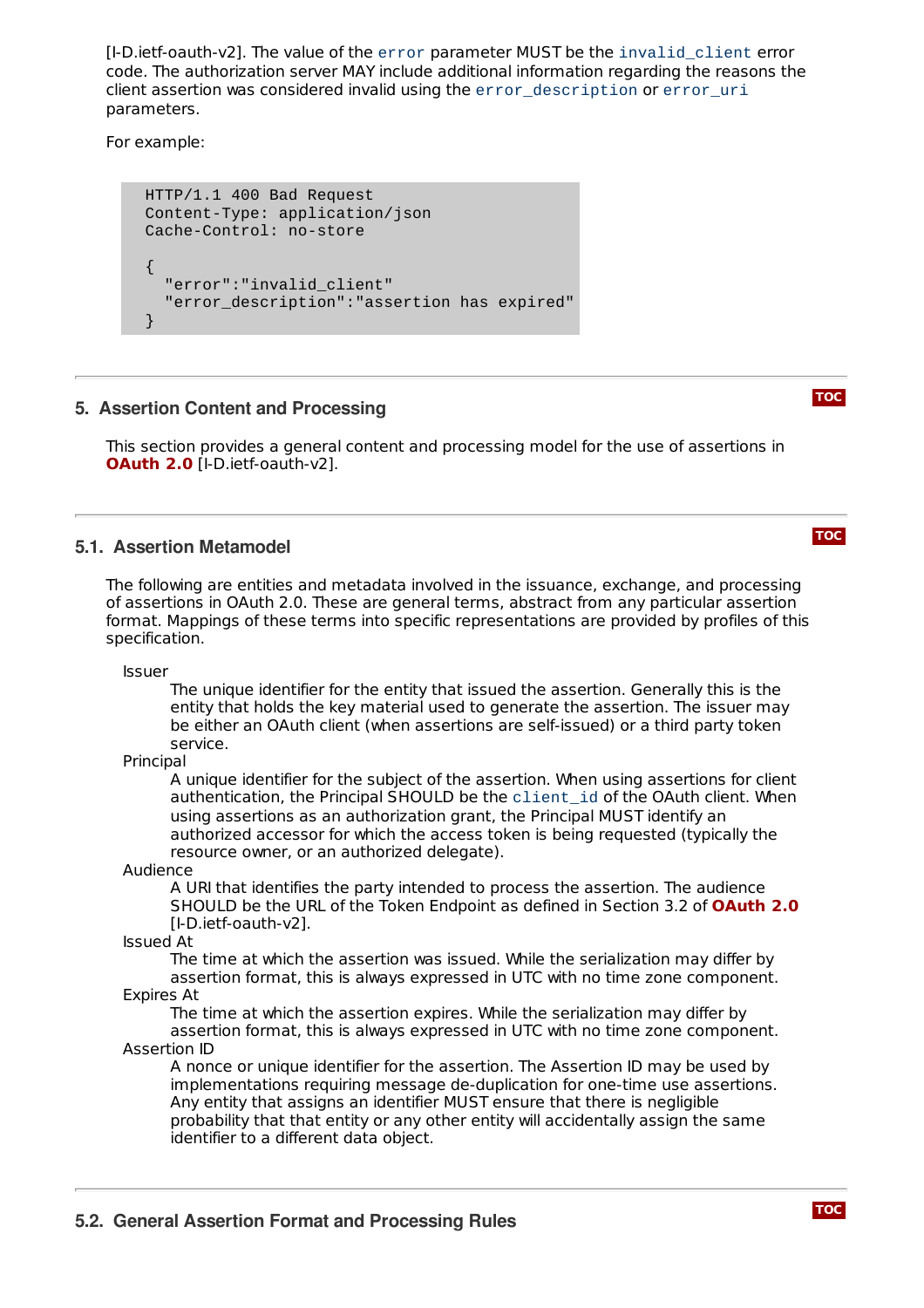The following are general format and processing rules for the use of assertions in OAuth:

- The assertion MUST contain an Issuer. The Issuer MUST identify the entity that issued the assertion as recognized by the Authorization Server. If an assertion is self-issued, the Issuer SHOULD be the client\_id.
- The assertion SHOULD contain a Principal. The Principal MUST identify an authorized accessor for which the access token is being requested (typically the resource owner, or an authorized delegate). When the client is acting on behalf of itself, the Principal SHOULD be the client\_id.
- The assertion MUST contain an Audience that identifies the Authorization Server as the intended audience. The Authorization Server MUST verify that it is an intended audience for the assertion. The Audience SHOULD be the URL of the Authorization Server's Token Endpoint.
- The assertion MUST contain an Expires At entity that limits the time window during which the assertion can be used. The authorization server MUST verify that the expiration time has not passed, subject to allowable clock skew between systems. The authorization server SHOULD reject assertions with an Expires At attribute value that is unreasonably far in the future.
- The assertion MAY contain an Issued At entity containing the UTC time at which the assertion was issued.
- The assertion MAY contain an Assertion ID. An Authorization Server MAY dictate that Assertion ID is mandatory.
- The Authorization Server MUST validate the assertion's signature to verify the Issuer of the assertion. The algorithm used to validate the signature, and the mechanism for designating the secret used to generate the assertion, are beyond the scope of this specification.

**[TOC](#page-0-0)**

**[TOC](#page-0-0)**

## <span id="page-7-0"></span>**6. Specific Assertion Format and Processing Rules**

The following clarifies the format and processing rules defined in **[Section](#page-6-0) 4** and **Section 5** for a number of common use cases:

## <span id="page-7-1"></span>**6.1. Client Authentication**

When a client uses an assertion for authentication, it SHOULD do so according to **[Section](#page-5-0) 4.2**. The following format and processing rules apply:

- The client assertion type HTTP parameter MUST identify the assertion format being used for authentication.
- The client\_assertion HTTP parameter MUST contain the serialized assertion in a format indicated by the client\_assertion\_type parameter.
- The Principal SHOULD be the client id.
- The Issuer of the assertion MUST identify the entity that issued the assertion as recognized by the Authorization Server. If the assertion is self-issued, the Issuer SHOULD be the client\_id.
- The Audience of the assertion MUST identify the Authorization Server and SHOULD be the URL of the Token Endpoint.
- The Authorization Server MUST verify the assertion's signature or keyed message digest to determine the validity of the issuer and the content of the assertion.

The following non-normative example demonstrates a client authentication using an assertion during an Access Token Request, as defined in Section 4.1.3 of **[OAuth](#page-11-6) 2.0**[I-D.ietf-oauth-v2] (with extra line breaks for display purposes only):

POST /token HTTP/1.1 Host: server.example.com Content-Type: application/x-www-form-urlencoded

grant\_type=authorization\_code& code=i1WsRn1uB1&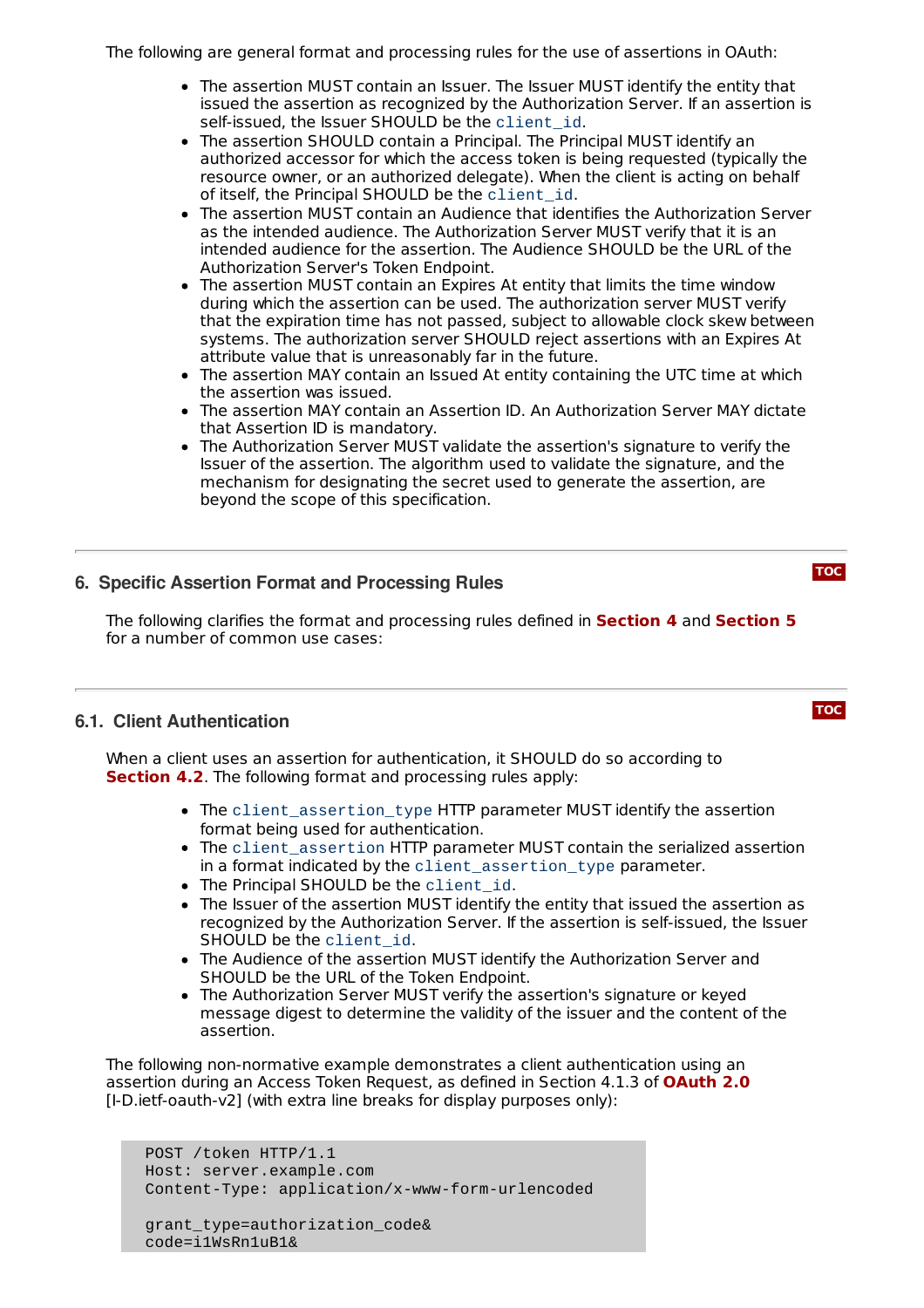```
client_id=s6BhdRkqt3&
client_assertion_type=urn%3Aietf%3Aparams%3Aoauth
%3Aclient-assertion-type%3Asaml2-bearer&
client_assertion=PHNhb...[omitted for brevity]...ZT4
```
## <span id="page-8-0"></span>**6.2. Client Acting on Behalf of Itself**

When a client is accessing resources on behalf of itself, it SHOULD do so in a manner analogous to the Client Credentials flow defined in Section 4.4 of **[OAuth](#page-11-6) 2.0** [I‑D.ietf‑oauth‑v2]. This is a special case that combines both the authentication and authorization grant usage patterns. In this case, the interactions with the authorization server SHOULD be treated as using an assertion for Client Authentication according to **[Section](#page-5-0) 4.2**, with the addition of a grant\_type parameter. The following format and processing rules apply:

- The grant type HTTP request parameter MUST be client\_credentials.
- The client\_assertion\_type HTTP parameter MUST identify the assertion format.
- The client\_assertion HTTP parameter MUST contain the serialized assertion as in a format indicated by the client\_assertion\_type parameter.
- The Issuer of the assertion MUST identify the entity that issued the assertion as recognized by the Authorization Server. If the assertion is self-issued, the Issuer SHOULD be the client\_id. If the assertion was issued by a Security Token Service (STS), the Issuer SHOULD identify the STS as recognized by the Authorization Server.
- The Principal SHOULD be the client id.
- The Audience of the assertion MUST identify the Authorization Server and SHOULD be the URL of the Token Endpoint.
- The Authorization Server MUST validate the assertion's signature to verify the Issuer of the assertion.

The following non-normative example demonstrates an assertion being used for a Client Credentials Access Token Request, as defined in Section 4.4.2 of **[OAuth](#page-11-6) 2.0** [I-D.ietf-oauth-v2] (with extra line breaks for display purposes only):

```
POST /token HTTP/1.1
Host: server.example.com
Content-Type: application/x-www-form-urlencoded
client_id=s6BhdRkqt3&
grant_type=client_credentials&
client_assertion_type=urn%3Aietf%3Aparams%3Aoauth
%3Aclient-assertion-type%3Asaml2-bearer&
client_assertion=PHNhbW...[omitted for brevity]...ZT
```
## <span id="page-8-1"></span>**6.3. Client Acting on Behalf of a User**

When a client is accessing resources on behalf of a user, it SHOULD be treated as using an assertion as an Authorization Grant according to **[Section](#page-4-0) 4.1**. The following format and processing rules apply:

- The grant type HTTP request parameter MUST indicate the assertion format.
- The assertion HTTP parameter MUST contain the serialized assertion as in a format indicated by the grant\_type parameter.
- $\bullet$  The Issuer of the assertion MUST identify the entity that issued the assertion as recognized by the Authorization Server. If the assertion is self-issued, the Issuer SHOULD be the client\_id. If the assertion was issued by a Security Token Service (STS), the Issuer SHOULD identify the STS as recognized by the Authorization Server.
- The Principal MUST identify an authorized accessor for which the access token is being requested (typically the resource owner, or an authorized delegate).

#### **[TOC](#page-0-0)**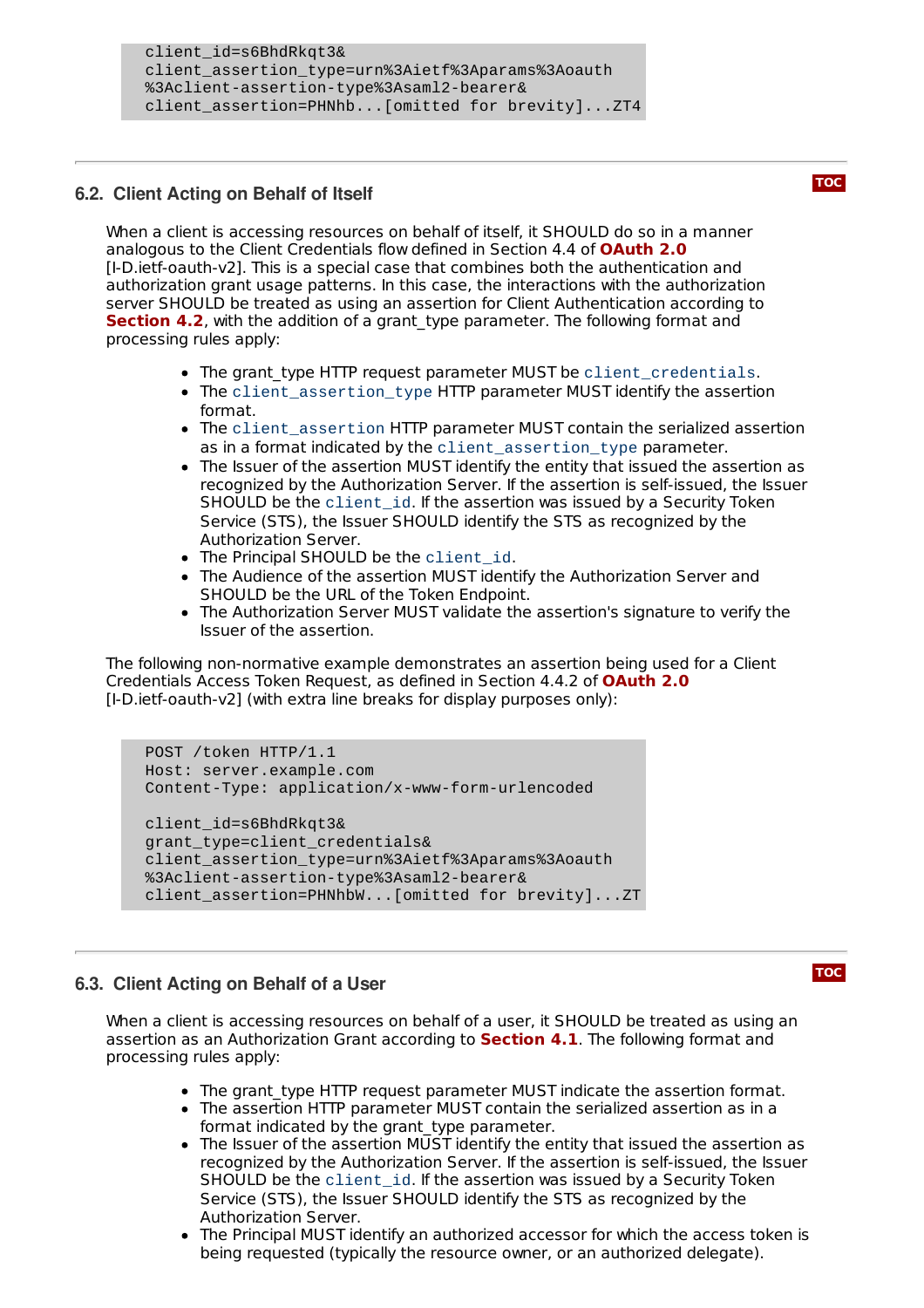- The Audience of the assertion MUST identify the Authorization Server and MAY be the URL of the Token Endpoint.
- The Authorization Server MUST validate the assertion's signature to verify the Issuer of the assertion.

The following non-normative example demonstrates a client using an assertion as an [Authorization](#page-11-6) Grant during an Access Token Request, as defined in Section 4.1.3 of **OAuth 2.0** [I-D.ietf-oauth-v2] (with extra line breaks for display purposes only):

```
POST /token HTTP/1.1
Host: server.example.com
Content-Type: application/x-www-form-urlencoded
client_id=s6BhdRkqt3&
grant_type=urn%3Aietf%3Aparams%3Aoauth%3Agrant-type%3Asaml2-bearer&
assertion=PHNhbWxwOl...[omitted for brevity]...ZT
```
## <span id="page-9-0"></span>**6.4. Client Acting on Behalf of an Anonymous User**

**[TOC](#page-0-0)**

When a client is accessing resources on behalf of an anonymous user, the following format and processing rules apply:

- The grant type HTTP request parameter MUST indicate the assertion format.
- The assertion HTTP parameter MUST contain the serialized assertion as in a format indicated by the grant type parameter.
- The Issuer of the assertion MUST identify the entity that issued the assertion as recognized by the Authorization Server. If the assertion is self-issued, the Issuer SHOULD be the client\_id. If the assertion was issued by a Security Token Service (STS), the Issuer SHOULD identify the STS as recognized by the Authorization Server.
- The Principal SHOULD indicate to the Authorization Server that the client is acting on-behalf of an anonymous user as defined by the Authorization Server. It is implied that authorization is based upon additional criteria, such as additional attributes or claims provided in the assertion. For example, a client may present an assertion from a trusted issuer asserting that the bearer is over 18 via an included claim. In this case, no additional information about the user's identity is included yet all the data needed to issue an access token is present.
- The Audience of the assertion MUST identify the Authorization Server and MAY be the URL of the Token Endpoint.
- The Authorization Server MUST validate the assertion's signature to verify the Issuer of the assertion.

## <span id="page-9-1"></span>**7. Security Considerations**

This section discusses security considerations that apply when using assertions with OAuth 2.0 as described in this document. As discussed in **[Section](#page-2-1) 3**, there are two different ways to obtain assertions: either as self-issued or obtained from a third party token service. While the actual interactions for obtaining an assertion are outside the scope of this document, the details are important from a security perspective. **[Section](#page-2-1) 3** discusses the high level architectural aspects. Many of the security considerations discussed in this section are applicable to both the OAuth exchange as well as the client obtaining the assertion.

The remainder of this section focuses on the exchanges that concern presenting an assertion for client authentication and for the authorization grant.

## <span id="page-9-2"></span>**7.1. Forged Assertion**

**[TOC](#page-0-0)**

Threat:

An adversary could forge or alter an assertion in order to obtain an access token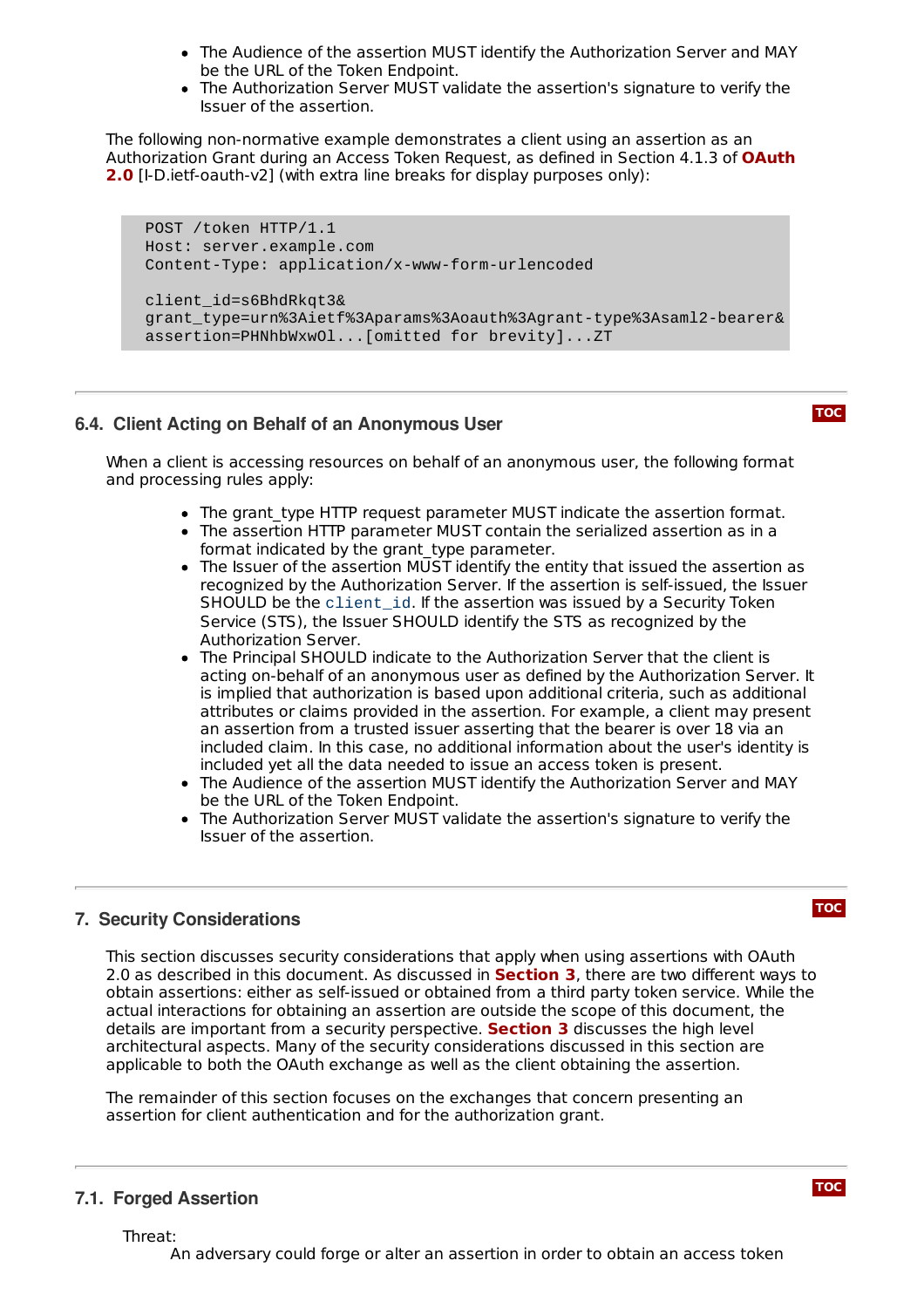(in case of the authorization grant) or to impersonate a client (in case of the client authentication mechanism).

#### Countermeasures:

To avoid this kind of attack, the entities must assure that proper mechanisms for protecting the integrity of the assertion are employed. This includes the issuer digitally signing the assertion or computing a keyed message digest over the assertion.

#### <span id="page-10-0"></span>**7.2. Stolen Assertion**

Threat:

An adversary may be able obtain an assertion (e.g., by eavesdropping) and then reuse it (replay it) at a later point in time.

#### Countermeasures:

The primary mitigation for this threat is the use of a secure communication channel with server authentication for all network exchanges.

An assertion may also contain several elements to prevent replay attacks. There is, however, a clear tradeoff between reusing an assertion for multiple exchanges and obtaining and creating new fresh assertions.

Authorization Servers and Resource Servers may use a combination of the Assertion ID and Issued At/Expires At attributes for replay protection. Previously processed assertions may be rejected based on the Assertion ID. The addition of the validity window relieves the authorization server from maintaining an infinite state table of processed assertion IDs.

#### <span id="page-10-1"></span>**7.3. Unauthorized Disclosure of Personal Information**

Threat:

The ability for other entities to obtain information about an individual, such as authentication information, role in an organization, or other authorization relevant information, raises privacy concerns.

#### Countermeasures:

To address the threats, two cases need to be differentiated:

First, a third party that did not participate in any of the exchange is prevented from eavesdropping on the content of the assertion by employing confidentiality protection of the exchange using TLS. This ensures that an eavesdropper on the wire is unable to obtain information. However, this does not prevent legitimate protocol entities from obtaining information from an assertion they may not have been allowed to obtain. Some assertion formats allow for the assertion to be encrypted, preventing unauthorized parties from inspecting the content.

Second, an Authorization Server may obtain an assertion that was created by a third party token service and that token service may have placed attributes into the assertion. To mitigate potential privacy problems, prior consent from the resource owner has to be obtained. OAuth itself does not directly provide such capabilities, but this consent approval may be obtained using other identity management protocols, user consent interactions, or in an out-of-band fashion.

For the cases where a third party token service creates assertions to be used for client authentication, privacy concerns are typically lower, since many of these clients are Web servers rather than individual devices operated by humans. If the assertions are used for client authentication of devices or software that can be closely linked to end users, then privacy protection safeguards need to be taken into consideration.

Further guidance on privacy friendly protocol design can be found in

#### **[TOC](#page-0-0)**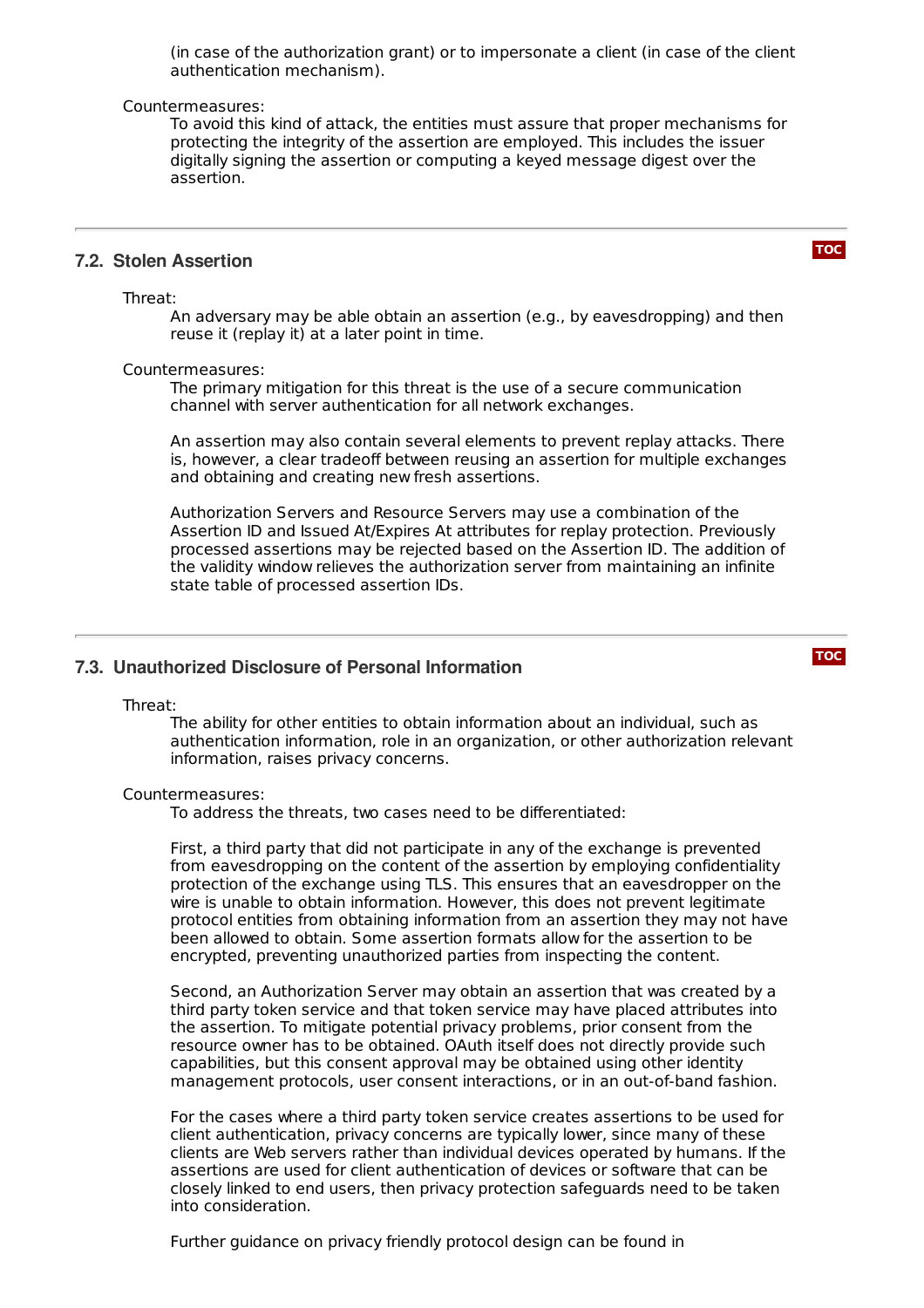## <span id="page-11-1"></span><span id="page-11-0"></span>**8. IANA Considerations**

#### **8.1. assertion Parameter Registration**

The following is the parameter registration request, as defined in The OAuth Parameters **Registry of The OAuth 2.0 [Authorization](#page-11-6) Protocol [I-D.ietf-oauth-v2], for the assertion** parameter:

- Parameter name: assertion
- Parameter usage location: token request
- Change controller: IETF
- Specification document(s): [[this document]]

#### <span id="page-11-2"></span>**8.2. client\_assertion Parameter Registration**

The following is the parameter registration request, as defined in The OAuth Parameters Registry of The OAuth 2.0 [Authorization](#page-11-6) Protocol [I-D.ietf-oauth-v2], for the client assertion parameter:

- Parameter name: client\_assertion
- Parameter usage location: token request
- Change controller: IETF
- Specification document(s): [[this document]]

#### <span id="page-11-3"></span>**8.3. client\_assertion\_type Parameter Registration**

The following is the parameter registration request, as defined in The OAuth Parameters Registry of The OAuth 2.0 [Authorization](#page-11-6) Protocol [I-D.ietf-oauth-v2], for the client\_assertion\_type parameter:

- Parameter name: client\_assertion\_type
- Parameter usage location: token request
- Change controller: IETF
- Specification document(s): [[this document]]

#### <span id="page-11-4"></span>**9. References**

## **9.1. Normative References**

<span id="page-11-7"></span><span id="page-11-6"></span>**[I-D.ietf-oauth-**Hardt, D., "**The OAuth 2.0 [Authorization](http://tools.ietf.org/html/draft-ietf-oauth-v2-31) Framework**," draft-ietf-oauth-v2-31 (work in progress), **v2]** August 2012 (**[TXT](http://www.ietf.org/internet-drafts/draft-ietf-oauth-v2-31.txt)**, **[PDF](http://www.ietf.org/internet-drafts/draft-ietf-oauth-v2-31.pdf)**). **[RFC2119] [Bradner,](mailto:sob@harvard.edu) S.**, "**Key words for use in RFCs to Indicate [Requirement](http://tools.ietf.org/html/rfc2119) Levels**," BCP 14, RFC 2119, March 1997 (**[TXT](http://www.rfc-editor.org/rfc/rfc2119.txt)**, **[HTML](http://xml.resource.org/public/rfc/html/rfc2119.html)**, **[XML](http://xml.resource.org/public/rfc/xml/rfc2119.xml)**).

## <span id="page-11-8"></span><span id="page-11-5"></span>**9.2. Informative References**

**[TOC](#page-0-0)**

**[TOC](#page-0-0)**

**[TOC](#page-0-0)**

## **[TOC](#page-0-0)**

## **[TOC](#page-0-0)**

## **[TOC](#page-0-0)**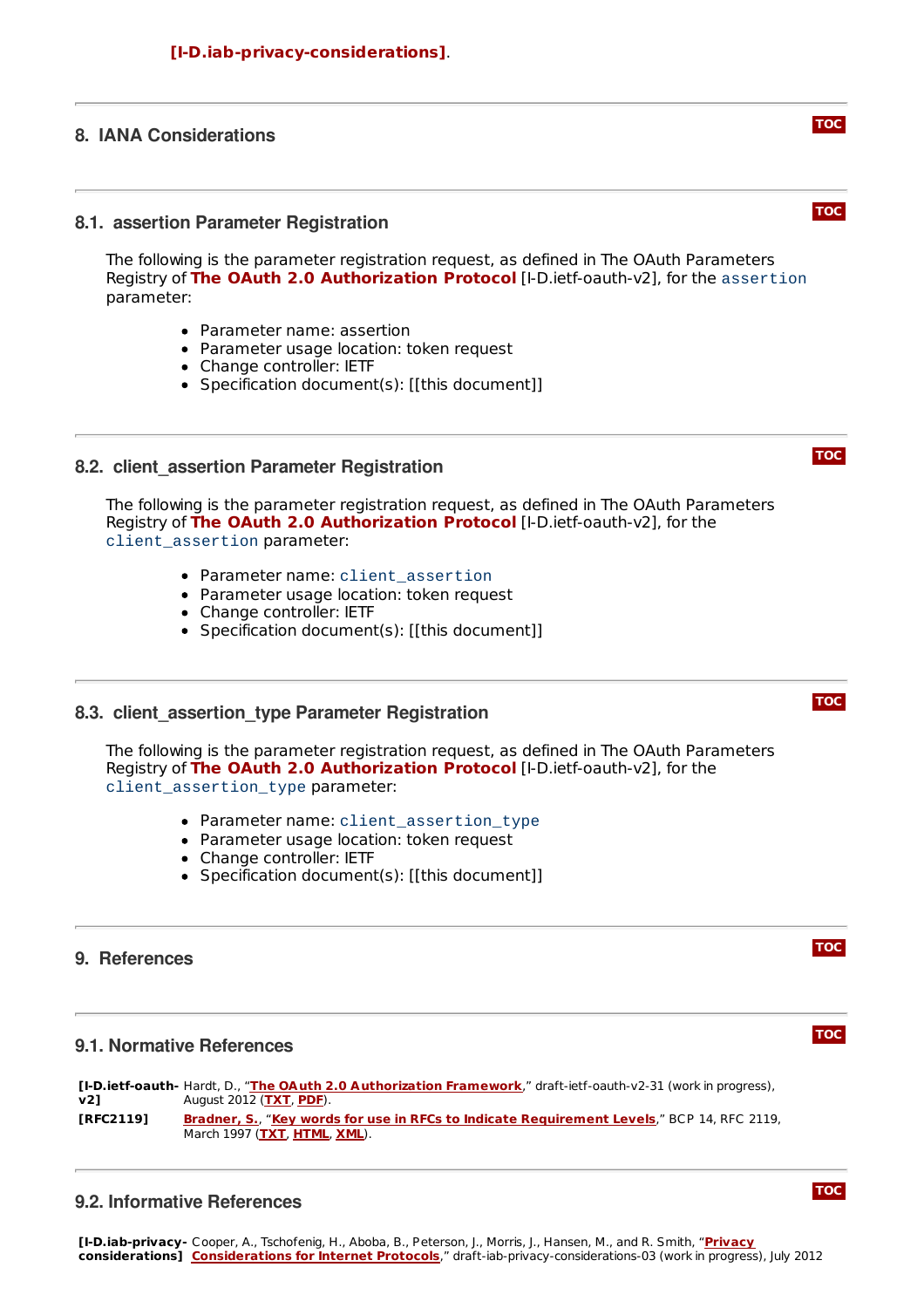<span id="page-12-3"></span><span id="page-12-2"></span>

|                                | (TXT).                                                                                                   |
|--------------------------------|----------------------------------------------------------------------------------------------------------|
| <b><i>II-D.ietf-oauth-</i></b> | Campbell, B. and H. Tschofenig, "An IETF URN Sub-Namespace for OAuth," draft-ietf-oauth-urn-sub-ns-      |
| urn-sub-ns1                    | 06 (work in progress), July 2012 (TXT).                                                                  |
| <b>TOA SIS.WS-</b>             | Nadalin, A., Ed., Goodner, M., Ed., Gudgin, M., Ed., Barbir, A., Ed., and H. Grangvist, Ed., "WS-Trust," |
| <b>Trust1</b>                  | Feb 2009.                                                                                                |

## <span id="page-12-0"></span>**Appendix A. Acknowledgements**

The authors wish to thank the following people that have influenced or contributed this specification: Paul Madsen, Eric Sachs, Jian Cai, Tony Nadalin, Hannes Tschofenig, the authors of the OAuth WRAP specification, and the members of the OAuth working group.

## <span id="page-12-1"></span>**Appendix B. Document History**

[[ to be removed by RFC editor before publication as an RFC ]]

draft-ietf-oauth-assertions-06

Add more text to intro explaining that an assertion grant type can be used with or without client authentication/identification and that client assertion authentication is nothing more than an alternative way for a client to authenticate to the token endpoint

draft-ietf-oauth-assertions-05

Non-normative editorial cleanups

draft-ietf-oauth-assertions-04

- Updated document to incorporate the review comments from the shepherd thread and alternative draft at http://www.ietf.org/mailarchive/web/oauth/current/msg09437.html
- Added reference to draft-ietf-oauth-urn-sub-ns and include suggestions on urn:ietf:params:oauth:[grant-type|client-assertion-type]:\* URNs

draft-ietf-oauth-assertions-03

updated reference to draft-ietf-oauth-v2 from -25 to -26

draft-ietf-oauth-assertions-02

- Added text about limited lifetime ATs and RTs per http://www.ietf.org/mailarchive/web/oauth/current/msg08298.html.
- Changed the line breaks in some examples to avoid awkward rendering to text format. Also removed encoded '=' padding from a few examples because both known derivative specs, SAML and JWT, omit the padding char in serialization/encoding.
- Remove section 7 on error responses and move that (somewhat modified) content into subsections of section 4 broken up by authn/authz per http://www.ietf.org/mail-archive/web/oauth/current/msg08735.html.
- Rework the text about "MUST validate ... in order to establish a mapping between ..." per http://www.ietf.org/mail-archive/web/oauth/current/msg08872.html and http://www.ietf.org/mail-archive/web/oauth/current/msg08749.html.
- Change "The Principal MUST identify an authorized accessor. If the assertion is self-issued, the Principal SHOULD be the client id" in 6.1 per http://www.ietf.org/mail-archive/web/oauth/current/msg08873.html.
- Update reference in 4.1 to point to 2.3 (rather than 3.2) of oauth-v2 (rather than self) http://www.ietf.org/mail-archive/web/oauth/current/msg08874.html.
- Move the "Section 3 of" out of the xref to hopefully fix the link in 4.1 and remove the client id bullet from 4.2 per http://www.ietf.org/mailarchive/web/oauth/current/msg08875.html.
- Add ref to Section 3.3 of oauth-v2 for scope definition and remove some then redundant text per http://www.ietf.org/mailarchive/web/oauth/current/msg08890.html.
- Change "The following format and processing rules SHOULD be applied" to "The

**[TOC](#page-0-0)**